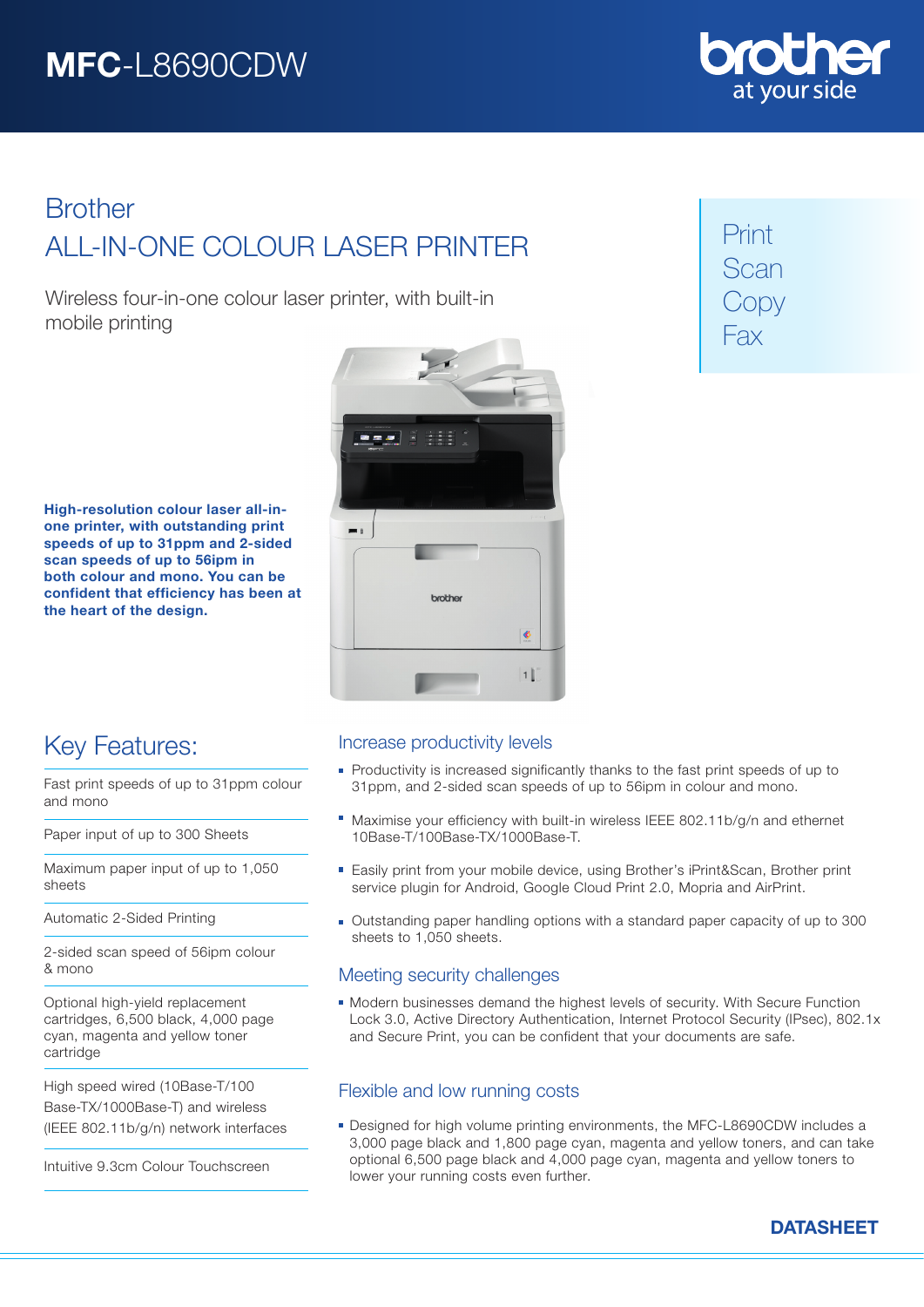#### **General**

| <b>Technology</b>                     | Electrophotographic Laser Printer                                                                                                                                                                                                     |
|---------------------------------------|---------------------------------------------------------------------------------------------------------------------------------------------------------------------------------------------------------------------------------------|
| <b>Laser Classification</b>           | Class 1 laser product (IEC 60825-1:2007)                                                                                                                                                                                              |
| Processor                             | 800MHz - Sub: 133Mhz                                                                                                                                                                                                                  |
| Local Interface                       | Hi-Speed USB 2.0 & USB Host                                                                                                                                                                                                           |
| Wired Network Interface               | Ethernet 10Base-T/100Base-TX/1000Base-T                                                                                                                                                                                               |
| Wireless Network Interface            | IEEE 802.11b/g/n                                                                                                                                                                                                                      |
| <b>Standard Memory</b>                | 512MB                                                                                                                                                                                                                                 |
| Display                               | 9.3cm Colour Touchscreen                                                                                                                                                                                                              |
| <b>Shortcuts</b>                      | 48                                                                                                                                                                                                                                    |
| <b>Colour Printer</b>                 |                                                                                                                                                                                                                                       |
| <b>Print Speed Standard (A4)</b>      | Up to 31ppm (pages per minute) colour & mono                                                                                                                                                                                          |
| Print Speed 2-Sided (A4)              | Up to 14 sides per minute (7 sheets per minute)<br>colour & mono                                                                                                                                                                      |
| <b>Resolution</b>                     | 2,400dpi (2,400 x 600dpi), 600 x 600dpi                                                                                                                                                                                               |
| <b>Quiet Mode</b>                     | A mode to reduce the printing noise by reducing<br>the print speed to 15ppm                                                                                                                                                           |
| <b>FPOT (First Print Out Time)</b>    | Less than 15 seconds colour & mono from ready<br>mode                                                                                                                                                                                 |
| <b>Warm-Up Time</b>                   | Less than 31 seconds from sleep mode                                                                                                                                                                                                  |
| <b>Print Languages</b>                | PCL6, BR-Script3 (PostScript®3™ Language<br>Emulation), PDF 1.7, XPS 1.0                                                                                                                                                              |
| <b>Embedded Fonts (PCL)</b>           | 66 scalable fonts, 12 bitmap fonts, 16 barcodes                                                                                                                                                                                       |
| <b>Embedded Fonts</b><br>(Postscript) | 66 scalable fonts                                                                                                                                                                                                                     |
| <b>Embedded Barcodes (PCL)</b>        | Code39, Interleaved 2 of 5, FIM (US-PostNet),<br>Post Net (US-PostNet), EAN-8, EAN-13, UPC-A,<br>UPC-E, Codabar, ISBN (EAN), ISBN (UPC-E),<br>Code128 (set A, set B, set C), EAN128 (set A, set<br>B, set C), Code93, GS1Databar, MSI |
| <b>Printer Driver</b>                 |                                                                                                                                                                                                                                       |
|                                       |                                                                                                                                                                                                                                       |

Windows®

Windows 10® (32 & 64 bit editions) Windows 8® (32 & 64 bit editions) Windows 7® (32 & 64 bit editions) Windows® Server 2016, 2012, 2012R2 & 2008R2 Windows® Server 2008 (32 & 64 bit editions)\* \*Windows® Server supports network printing only

| Macintosh <sup>5</sup>                               | Mac OS v10.10.5, v10.11.x, v10.12                                                                                                                  |
|------------------------------------------------------|----------------------------------------------------------------------------------------------------------------------------------------------------|
| Linux <sup>5</sup>                                   | CUPS, LPD/LPRng (x86/x64 environment)                                                                                                              |
| <b>PostScript Universal Printer</b><br><b>Driver</b> | Driver for Windows <sup>®</sup> that enables you to print to<br>any network or locally connected Brother laser<br>printer that supports PostScript |
| <b>PCL Driver</b>                                    | Generic PCL XL driver                                                                                                                              |

### Printer Functions

| N-up Printing                        | Reduce up to 2, 4, 9, 16 or 25 A4 pages into<br>just one A4 page (Mac, up to 2, 4, 6, 9, or<br>16)                                                                                                                                                                                                                                                                                                                                                                      |
|--------------------------------------|-------------------------------------------------------------------------------------------------------------------------------------------------------------------------------------------------------------------------------------------------------------------------------------------------------------------------------------------------------------------------------------------------------------------------------------------------------------------------|
| <b>Poster Printing</b>               | Enlarge 1 A4 page into a poster using 4, 9,<br>16 or 25 A4 pages                                                                                                                                                                                                                                                                                                                                                                                                        |
| <b>Watermark Printing</b>            | Watermark your documents with predefined<br>text or with your own user-defined messages                                                                                                                                                                                                                                                                                                                                                                                 |
| <b>ID Printing</b>                   | Add identification to your printed documents<br>(date & time, short custom message or PC<br>username)                                                                                                                                                                                                                                                                                                                                                                   |
| <b>Automatic 2-Sided Print</b>       | Print on to both sides of the paper<br>automatically                                                                                                                                                                                                                                                                                                                                                                                                                    |
| <b>Manual 2-Sided Print</b>          | Manual 2-sided printing (recommended for<br>media not supported by automatic 2-sided<br>print)                                                                                                                                                                                                                                                                                                                                                                          |
| <b>Booklet Printing</b>              | Print documents in A5 booklet format using<br>automatic or manual 2-sided print                                                                                                                                                                                                                                                                                                                                                                                         |
| <b>Print Profiles</b>                | Store your favourite driver settings as profiles<br>to easily recall them                                                                                                                                                                                                                                                                                                                                                                                               |
| <b>USB Host</b>                      |                                                                                                                                                                                                                                                                                                                                                                                                                                                                         |
| <b>Direct Print</b>                  | Print directly from a USB flash memory drive.<br>The supported file formats include: PDF<br>version1.7, JPEG, Exif+JPEG, PRN (created by<br>own printer driver), TIFF (scanned by Brother<br>model), XPS version 1.0                                                                                                                                                                                                                                                    |
| <b>Direct Scan</b>                   | Scan directly to a USB flash memory drive. The<br>supported file formats include: PDF, PDF/A,<br>Secure PDF, Signed PDF, JPEG, XPS, TIFF                                                                                                                                                                                                                                                                                                                                |
| <b>Standard Paper Handling</b>       |                                                                                                                                                                                                                                                                                                                                                                                                                                                                         |
| Paper Input <sup>2</sup>             | Lower Tray - 250 sheets<br>Multi Purpose Tray - 50 sheets<br>Automatic Document Feeder - 50 Sheet                                                                                                                                                                                                                                                                                                                                                                       |
| Paper Output <sup>2</sup>            | Face Down - 150 sheets<br>Face Up (Straight Paper Path) - 1 sheet                                                                                                                                                                                                                                                                                                                                                                                                       |
| <b>Optional Paper Handling</b>       |                                                                                                                                                                                                                                                                                                                                                                                                                                                                         |
| Paper Input <sup>2</sup>             | 250 Sheets (LT-330CL)<br>Maximum of 3 optional trays                                                                                                                                                                                                                                                                                                                                                                                                                    |
| <b>Media Specification</b>           |                                                                                                                                                                                                                                                                                                                                                                                                                                                                         |
| <b>Media Types &amp; Weights</b>     | Standard Tray - plain, recycled, coloured and<br>letterhead (between 60 - 105q/m <sup>2</sup> )<br>Multi Purpose Tray - plain, recycled, bond,<br>coloured, letterhead and glossy <sup>9</sup> paper<br>(between 60 -163g/m <sup>2</sup> )<br>2-sided Print - plain, recycled, coloured,<br>letterhead and glossy <sup>9</sup> paper<br>(between 60 - 105g/m <sup>2</sup> )<br>Automatic Document Feeder - Plain & recycled<br>paper (between 64 - 90g/m <sup>2</sup> ) |
| <b>Envelope &amp; Label Printing</b> | Yes, from the Multi Purpose Tray: support for<br>10 envelopes up to 10mm total thickness                                                                                                                                                                                                                                                                                                                                                                                |
| <b>Media Sizes</b>                   | Standard Tray - A4, Letter, A5, A5(Long Edge),<br>A6, Executive, Legal, Folio, Mexico Legal<br>Multi Purpose Tray- Width: 76.2mm to 215.9mm<br>x Length: 127mm to 355.6mm<br>Automatic Document Feeder - Width: 105mm<br>to 215.9mm x Length: 147.3mm to 355.6mm<br>2-sided Print - A4                                                                                                                                                                                  |

<sup>1</sup> Approx declared yield value in accordance with ISO/IEC 19798<br><sup>2</sup> Calculated with 80g/m<sup>2</sup> paper

- 
- <sup>3</sup> Windows® & Mac only<br><sup>4</sup> Windows® only
- 

<sup>5</sup> Optional download<br><sup>6</sup> Must be web connected

- 7 Requires Brother software
- 
- ®Maximum number of printed pages per month can be used to compare designed durability between like Brother products.<br>For maximum printer life, it is best to choose a printer with a duty cycle that far exceeds your print re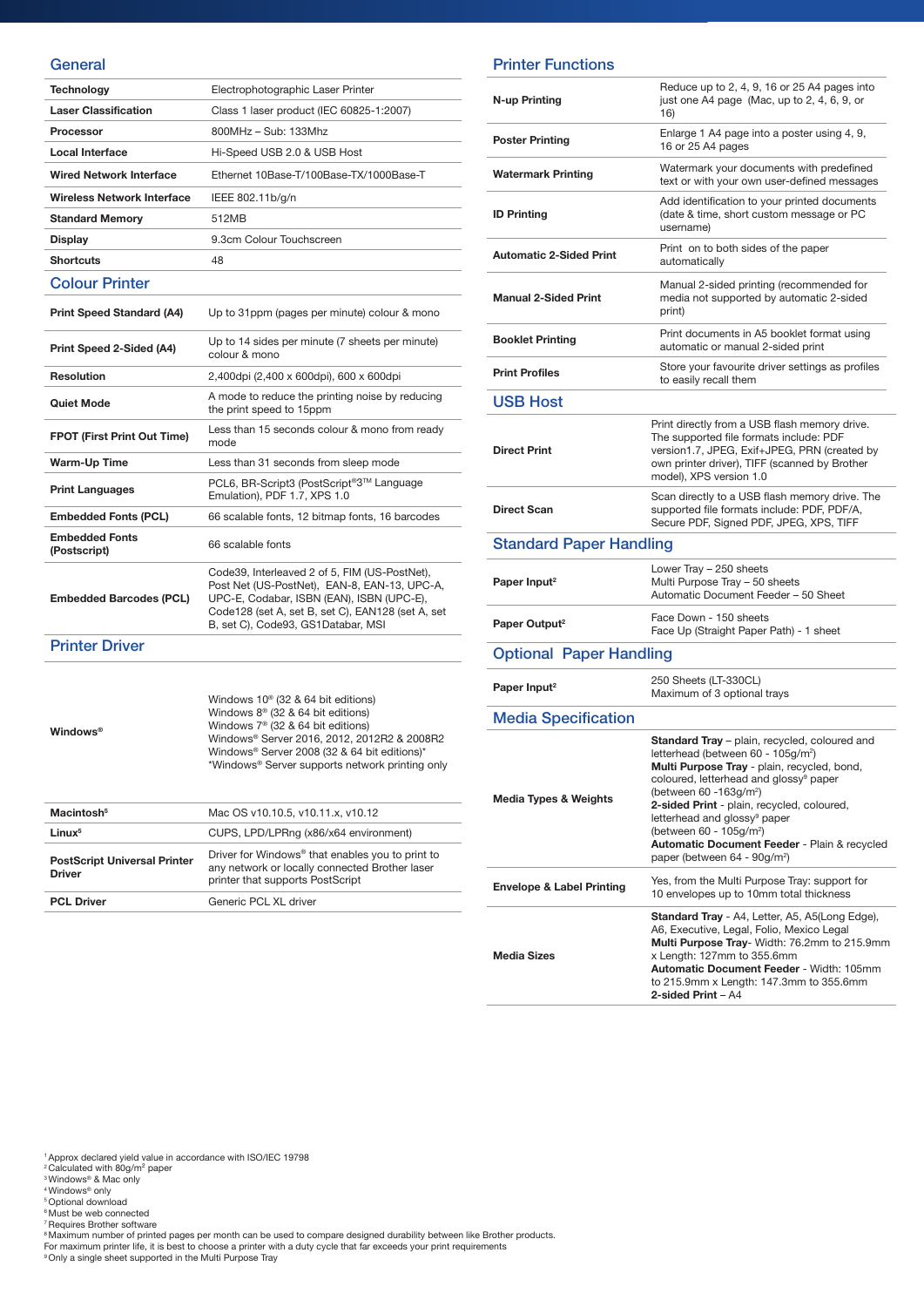## Colour Scanner

| <b>Scanner Type</b>                                 | Duel CIS (Contact Image Sensor)                                                                                                                 |
|-----------------------------------------------------|-------------------------------------------------------------------------------------------------------------------------------------------------|
| <b>Automatic 2-Sided</b><br>Scanning                | Yes                                                                                                                                             |
| <b>Colour &amp; Mono Scanning</b>                   | Yes                                                                                                                                             |
| <b>Scan Speed</b>                                   | 28ipm (images per minute) colour & mono                                                                                                         |
| 2 Sided Scan Speed                                  | 56ipm (images per minute) colour & mono                                                                                                         |
| <b>Scan Resolution from ADF</b>                     | Up to 1,200 x 600dpi                                                                                                                            |
| <b>Scan Resolution from</b><br><b>Scanner Glass</b> | Up to 1,200 x 2,400dpi                                                                                                                          |
| <b>Interpolated Scan</b><br>Resolution <sup>7</sup> | Up to 19,200 x 19,200dpi                                                                                                                        |
| <b>Colour Depth</b>                                 | 16, 777, 216 colour variations (24 bit)                                                                                                         |
| <b>Grey Scale</b>                                   | 256 shades of grey (8 bit)                                                                                                                      |
| <b>Standard Functions<sup>7</sup></b>               | Scan to USB, E-mail, OCR, Image & File                                                                                                          |
| <b>Network Scanning</b>                             | Scan to network folder (Windows® only), FTP,<br>SFTP, Email Server <sup>5</sup> , SharePoint & Easy Scan to<br>Email <sup>6</sup>               |
| Cloud Scanning <sup>6</sup>                         | Scan direct to Box, Dropbox, Evernote <sup>™</sup> ,<br>Google Drive™, OneDrive, Flickr, Facebook,<br>OneNote                                   |
| <b>Scan Features</b>                                | Remove Background, Skip Blank Page, ID Scan,<br>1 to 2 Scan, Auto Deskew from ADF, Split PDF                                                    |
| <b>Scan to Microsoft Office</b>                     | Scan to Microsoft <sup>®</sup> Word, Microsoft <sup>®</sup> Excel &<br>Microsoft <sup>®</sup> PowerPoint                                        |
| <b>Scan to Searchable PDF</b>                       | Scan documents to searchable PDF files                                                                                                          |
| <b>Scan to SharePoint</b>                           | Scan documents directly into SharePoint                                                                                                         |
| Outline & Scan <sup>6</sup>                         | Draw around items to either scan a section or<br>remove a section from the original document                                                    |
| Windows <sup>®</sup> Web Services<br>Scanning       | Scan direct into Windows® (from Windows® 7 &<br>onwards) without needing to install a scanner<br>driver                                         |
| Note Scan <sup>6</sup>                              | Scan and organise notes taken on the folding<br>note papers                                                                                     |
| <b>Scanner Driver</b>                               |                                                                                                                                                 |
| <b>Windows</b> <sup>®</sup>                         | TWAIN, WIA & ISIS<br>Windows 10 <sup>®</sup> (32 & 64 bit editions)<br>Windows® 8 (32 & 64 bit editions),<br>Windows® 7 (32 & 64 bit editions), |
| Macintosh <sup>5</sup>                              | <b>TWAIN &amp; ICA</b><br>Mac OS v10.10.5, v10.11.x, v10.12                                                                                     |
| Linux <sup>5</sup>                                  | SANE(32 & 64 bit editions)                                                                                                                      |
| <b>Address Book</b>                                 |                                                                                                                                                 |
| <b>Speed Dials</b>                                  | 300 locations for E-mail addresses and Fax<br>numbers                                                                                           |
| <b>Group Dial</b>                                   | A combination of up to 20 groups can be stored<br>for broadcasting                                                                              |
| <b>LDAP</b>                                         | The ability to connect to an external LDAP<br>enabled address book, like Microsoft® Exchange                                                    |

| <b>Colour Copier</b> |  |
|----------------------|--|
|                      |  |

| Speed – (A4)                                                       | Up to 31cpm (copies per minute) colour & mono                                                                                                 |
|--------------------------------------------------------------------|-----------------------------------------------------------------------------------------------------------------------------------------------|
| <b>FCOT</b><br>(First Copy Out Time)                               | Less than 17 seconds colour & less than<br>16 seconds mono from ready mode                                                                    |
| <b>Resolution</b>                                                  | Up to 1,200 x 600dpi                                                                                                                          |
| Multi-Copying / Stack / Sort                                       | Makes up to 99 copies of each page / Stacks<br>or Sorts                                                                                       |
| <b>Enlargement / Reduction</b><br>Ratio                            | Reduce or Increase document sizes from 25% to<br>400% in 1% increments                                                                        |
| N in 1 Copying                                                     | Allows the user to compress 2 or 4 pages on to a<br>single A4 sheet                                                                           |
| 2in1 ID Copying                                                    | Allows the user to copy both sides of an ID card<br>to a single A4 sheet                                                                      |
| <b>Grey Scale</b>                                                  | 256 shades of grey are available for copying                                                                                                  |
| <b>Receipt Copying</b>                                             | Produces clearer copies of receipts                                                                                                           |
| Outline and Copy <sup>6</sup>                                      | Copies or deletes areas outlined by a red pen                                                                                                 |
| <b>Mobile / Web Based Printing &amp; Scanning</b>                  |                                                                                                                                               |
| <b>Brother iPrint&amp;Scan</b><br>(Android)                        | Print from, scan to, send faxes, preview received<br>faxes, preview copies and check the machine<br>status from an Android device             |
| <b>Brother iPrint&amp;Scan</b><br>(iPad / iPhone / iPod)           | Print from, scan to, send faxes, preview received<br>faxes, preview copies and check the machine<br>status from an iPad / iPhone / iPod Touch |
| <b>Brother iPrint&amp;Scan</b><br>(Windows <sup>®</sup> Phone)     | Print from and scan to a smart phone running<br>the Windows® Phone Operating System                                                           |
| <b>Brother Print&amp;Scan</b><br>(Windows <sup>®</sup> 8, 10 & RT) | Print from and scan to a Windows® 8, 10 or<br>Windows RT Tablet                                                                               |
| Google Cloud Print 2.0                                             | Print most common file types from any Google<br>Cloud Print enabled application                                                               |
| AirPrint                                                           | Print most common file types from any AirPrint<br>enabled application                                                                         |
| Mopria                                                             | Print most common file types from Mopria<br>supported Android devices                                                                         |
| <b>Brother Print Service Plugin</b>                                | Print from Android devices without a dedicated<br>App                                                                                         |
| Box <sup>6</sup>                                                   | Print from and scan to Box without using a PC                                                                                                 |
| Dropbox <sup>6</sup>                                               | Print from and scan to Dropbox without using<br>a PC                                                                                          |
| Evernote™ <sup>6</sup>                                             | Print from and scan to Evernote™ without using<br>a PC                                                                                        |
| Google Drive <sup>™6</sup>                                         | Print from and scan to Google Drive™ without<br>using a PC                                                                                    |
| OneDrive <sup>6</sup>                                              | Print from and scan to Microsoft <sup>®</sup> OneDrive<br>without using a PC                                                                  |
| Flickr®6                                                           | Print from and scan to Flickr <sup>®</sup> without using a PC                                                                                 |
| Facebook®6                                                         | Print from and scan to Facebook <sup>®</sup> without using<br>a PC                                                                            |
| OneNote <sup>6</sup>                                               | Scan to Microsoft <sup>®</sup> OneNote without using a PC                                                                                     |
| Folding Notes <sup>6</sup>                                         | Create handy folding note papers                                                                                                              |
| Creative Centre <sup>6</sup>                                       | Download and print Brother Creative Center<br>content                                                                                         |

" Approx declared yield value in accordance with ISO/IEC 19798<br>" Calculated with 80g/m<sup>2</sup> paper<br>" Windows" & Mac only<br>" Windows" only<br>" Optional download<br>" Must be web connected<br>" Requires Brother software<br>" Maximum number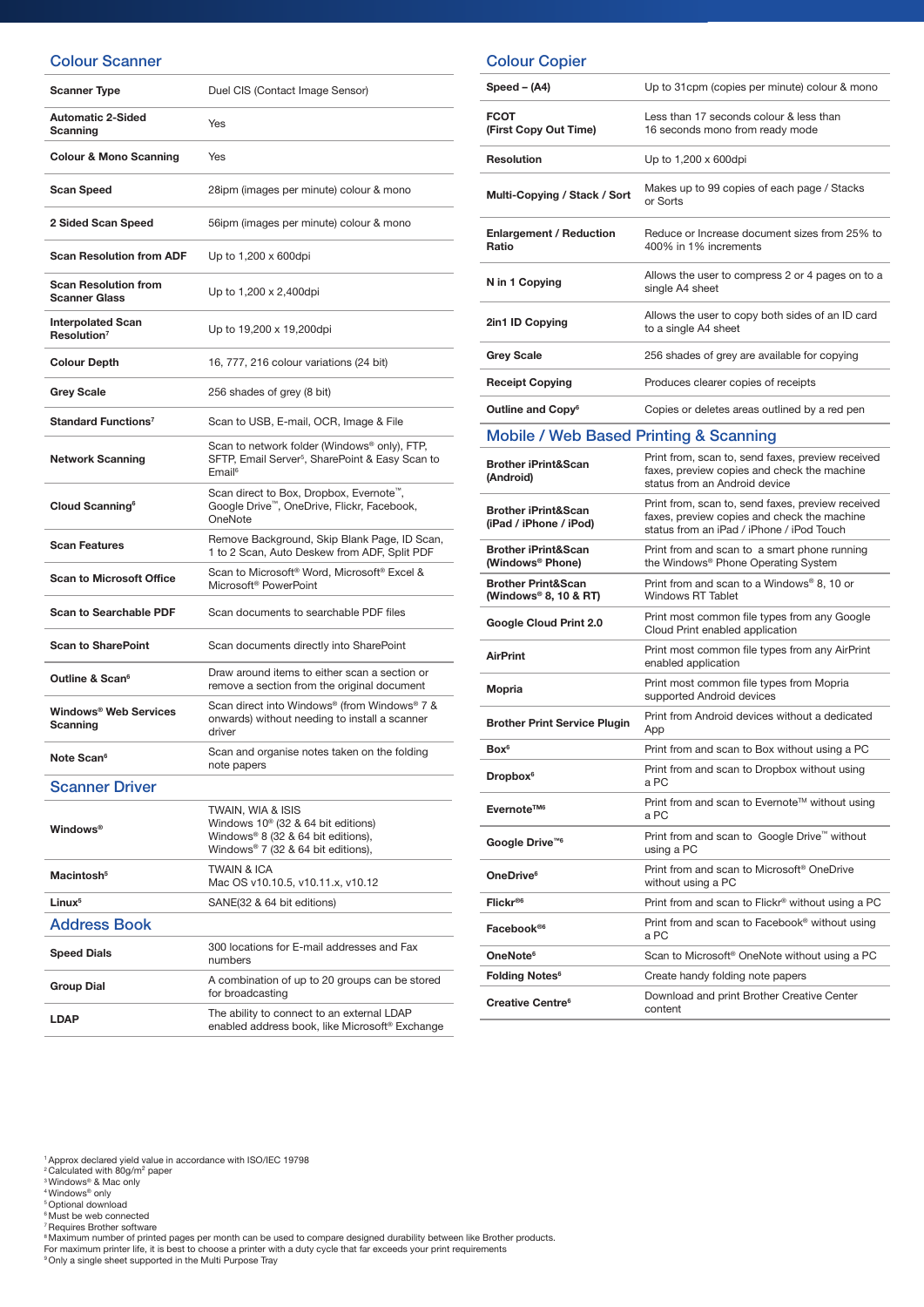#### Network & Security Wired Network Built in Ethernet 10Base-T/100Base-TX/1000Base-T Wireless Network IEEE 802.11b/g/n (Infrastructure Mode / Adhoc Mode) Wi-Fi Direct™ Print wirelessly without having to go through a wireless access point (both automatic and manual methods supported) Wireless Setup Support Wi-Fi Protected Setup (WPS) Wireless Applications Vertical Pairing Network Protocols TCP/IP (IPv4 and IPv6) IPv4 ARP, RARP, BOOTP, DHCP, APIPA(Auto IP), WINS/NetBIOS name resolution, DNS Resolver, mDNS, LLMNR responder, LPR/LPD, Custom Raw Port/Port9100, POP3\*, SMTP Client, IPP/ IPPS, FTP Client and Server, CIFS Client, TELNET Server, SNMPv1/v2c/v3, HTTP/ HTTPS server, TFTP client and server, ICMP, Web Services (Print/Scan), SNTP Client, LDAP, IMAP4\* \*When Internet FAX is downloaded. IPv6 NDP, RA, DNS resolver, mDNS, LLMNR responder, LPR/LPD, Custom Raw Port/ Port9100, IPP/IPPS, POP3\*, SMTP Client, FTP Client and Server, CIFS Client, TELNET Server, SNMPv1/v2c/v3, HTTP/HTTPS server, TFTP client and server, ICMPv6, SNTP Client, LDAP, Web Services (Print/Scan), IMAP4\* \*When Internet FAX is downloaded. Wired Network Security APOP<sup>\*</sup> SMTP-AUTH, SSL/TLS (IPPS, HTTPS, SMTP, POP3\*, IMAP4\*), SNMP v3, 802.1x (EAP-MD5, EAP-FAST, PEAP, EAP-TLS, EAP-TTLS), Kerberos, IPsec \*When Internet FAX is downloaded. Wireless Network Security WEP 64/128 bit, WPA-PSK (TKIP/AES), WPA2-PSK (TKIP/AES) APOP\*, SMTP-AUTH, SSL/TLS (IPPS, HTTPS, SMTP, POP3\*, IMAP4\*), SNMP v3, 802.1x (LEAP, EAP-FAST, PEAP, EAP-TLS, EAP-TTLS), Kerberos, IPsec \*When Internet FAX is downloaded. Print Log To Network Records printing activities from each individual user, including network username, name of document printed and number of pages, to a file on a network E-mail Notifications Automatically have the device send an E-mail to a nominated E-mail address when it requires attention E-mail Reports **Receive usage reports on a regular basis via**<br>
F x = xill E-mail **IPv4 Filter** Restrict which network users either can or cannot access the device over the network Secure Function Lock 3.0 Restrict access to individual or groups of users over a network. Can be used with PC User Login Names for up to 200 users Setting Lock Restrict access to the control panel Secure Print3 Protect print jobs with a 4 digit PIN that has to be entered at the control panel of the printer before printing Active Directory Retrieve stored print jobs & control access to the

#### Active Directory LDAP Authentication Retrieve stored print jobs & control access to the devices functionality using credentials from an LDAP supported database

devices functionality by using credentials from

Authentication

#### Fleet Management Tools Unattended Installer4 Ability to centrally deploy and customise our drivers and software Modular installers that can be distributed through Modular installers that can be distributed through Active Directory® Embedded Web Server Web based print management software embedded onto the device BRAdmin Professional3<sup>4&5</sup> LAN/WAN management software **Driver Deployment Wizard4** Easily create print drivers for hassle free deployment over your network Supplies & Accessories Inbox Toners Black Toner – 3,000 pages<sup>1</sup> **PrintSmart CostControl Monitor and control printing costs for all** Brother and 3rd party devices **PrintSmart SecurePro** Secure pull printing plus the benefits of PrintSmart CostControl **Developers** Brother Solution Interface (BSI) Create powerful cloud and on premise solutions directly integrating the advanced print, scan and security capabilities of Brother scanners, printers and all in ones. For more information visit: www.brother.eu/developers

PrintSmart Solution (optional)

|                              | Cyan, Magenta & Yellow Toners - 1,800 pages <sup>1</sup>                                                                                                                                                                             |
|------------------------------|--------------------------------------------------------------------------------------------------------------------------------------------------------------------------------------------------------------------------------------|
| <b>Standard Yield Toners</b> | Black Toner (TN-421BK) 3,000 pages <sup>1</sup><br>Cyan Toner (TN-421C) 1,800 pages <sup>1</sup><br>Magenta Toner (TN-421M) 1,800 pages <sup>1</sup><br>Yellow Toner (TN-421Y) 1,800 pages <sup>1</sup>                              |
| <b>High Yield Toners</b>     | Black Toner (TN-423BK) 6,500 pages <sup>1</sup><br>Cyan Toner (TN-423C) 4,000 pages <sup>1</sup><br>Magenta Toner (TN-423M) 4,000 pages <sup>1</sup><br>Yellow Toner (TN-423Y) 4,000 pages <sup>1</sup>                              |
| <b>Other Supplies</b>        | Drum (DR-421CL) Approx. 30,000 pages<br>(1 page/job) Approx. 50,000 pages (3 page/job)<br>Belt (BU-330CL) Approx. 50,000 pages<br>(1page/job) Approx. 130,000 pages (3page/job)<br>Waste Toner Box (WT-320CL) Approx 50,000<br>pages |
| <b>LT-330CL</b>              | Optional 250 sheet Lower Tray                                                                                                                                                                                                        |
| CH-1000                      | Card Reader Holder                                                                                                                                                                                                                   |
| <b>Carton Contents</b>       | Toner Cartridges, Drum, Belt, Waste Toner<br>Box, Power Supply Cord, Driver Software For<br>Windows®, Quick Set-Up Guide, PC Interface<br>Cable NOT Included. Telephone line cord                                                    |

The frequency of replacement consumables will vary depending on the complexity of the prints, the percentage of coverage, paper size, page per job, and the type of media. For example glossy coated paper will result in a shortened life of such supplies.